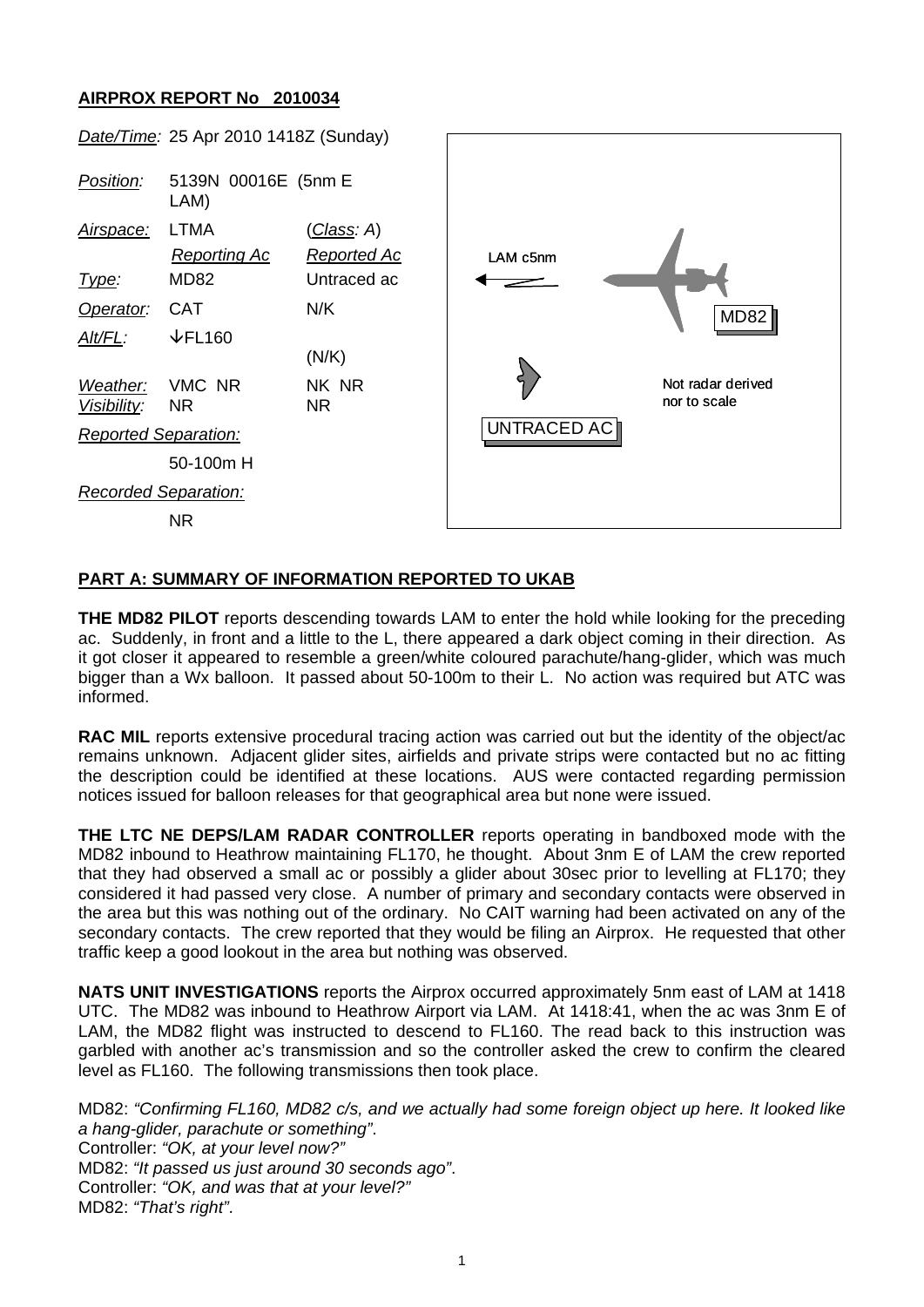Controller: *"OK, we'll get that reported"*.

The controller then continued with other tasks for the next minute before making the following transmission to the MD82 flight:

Controller: *"MD82 c/s, what did you say it looked like?*" MD82: *"Like a parachute to a hang-glider. It was green and white and very close to us"*.

On questioning, the Capt of the MD82 confirmed their intention to file an Airprox report. The controller subsequently passed details of MD82's report to the next inbound flight (AC3) and the crew were asked to report if they became visual. No further sightings were reported by the crew of AC3 or any other flight. At the time of this event the controller was using the Debden Radar. There was no traffic displayed on radar or known to the controller that could be readily attributed to the object described by the crew of the MD82.

Following this event, Swanwick Investigations contacted the MD82's company to request a further description from the crew regarding the object seen. The Capt reported: -

*"In descend towards LAM VOR we were looking for preceding aircraft when we saw a dark shadow coming towards us a little from the left. I first thought it was a military aircraft because it had a shape of two wings. Getting closer it turned out to be a hang-glider/parachute object, the long and thinner type with green and white square markings. No letters or other markings as I could see. I think it came approximate 50-100 meters close to us, maybe closer because I could see it perfectly on my left side. When I first observed the object it looked like a normal distance for a preceding aircraft but it was much smaller and darker and was coming in our direction".* 

This incident was reported to ATC at 1418:41 with the MD82 crew reporting that the event occurred approximately 30sec beforehand. The position of the MD82 was reviewed at this time on the radar replay system using several different radar sources (Debden, H23, S10 & MRT). There was no surveillance data to support the presence of an object in the position described by the crew although both the Debden and MRT pictures displayed an intermittent primary return approximately 2nm S of the MD82's track. Further analysis of the surveillance data was undertaken by the Surveillance Asset Investigations Team at NATS. Although some slow moving primary returns were detected in the vicinity of the MD82 at the time of the reported event, the lack of a definitive track did not support these returns as being genuine and are considered to have been radar "clutter".

**ATSI** endorsed the NATS Unit report.

**BHPA** comments that it is physically extremely unlikely to have been an unpowered hang glider or paraglider at that location and height as either would have had to be launched from/by another ac at a greater height. As powered hang gliders and paragliders do tend to show up on primary radar due to the engine and propeller, and that it would have taken a specialist modified and in-flight tuneable engine, and that it would still have taken a considerable time to both climb to that height and descend from it (the UK record climb of 17,500ft took 92min on the way up and 46min on the way down), it also seems very unlikely to have been one of these.

## **PART B: SUMMARY OF THE BOARD'S DISCUSSIONS**

Information available included reports from the pilot of the MD82, transcripts of the relevant RT frequencies, radar video recordings, reports from the air traffic controllers involved and reports from the appropriate ATC and operating authorities.

The Capt's description of a green/white ac, possibly a hang-glider/parachute, passing 50-100m down their LHS at their level was explicit enough for Members to be in no doubt that something was encountered. However, the radar recording does not show any target that could be correlated with an ac-type radar return and the crew of an ac following behind the MD82 did not visually acquire the